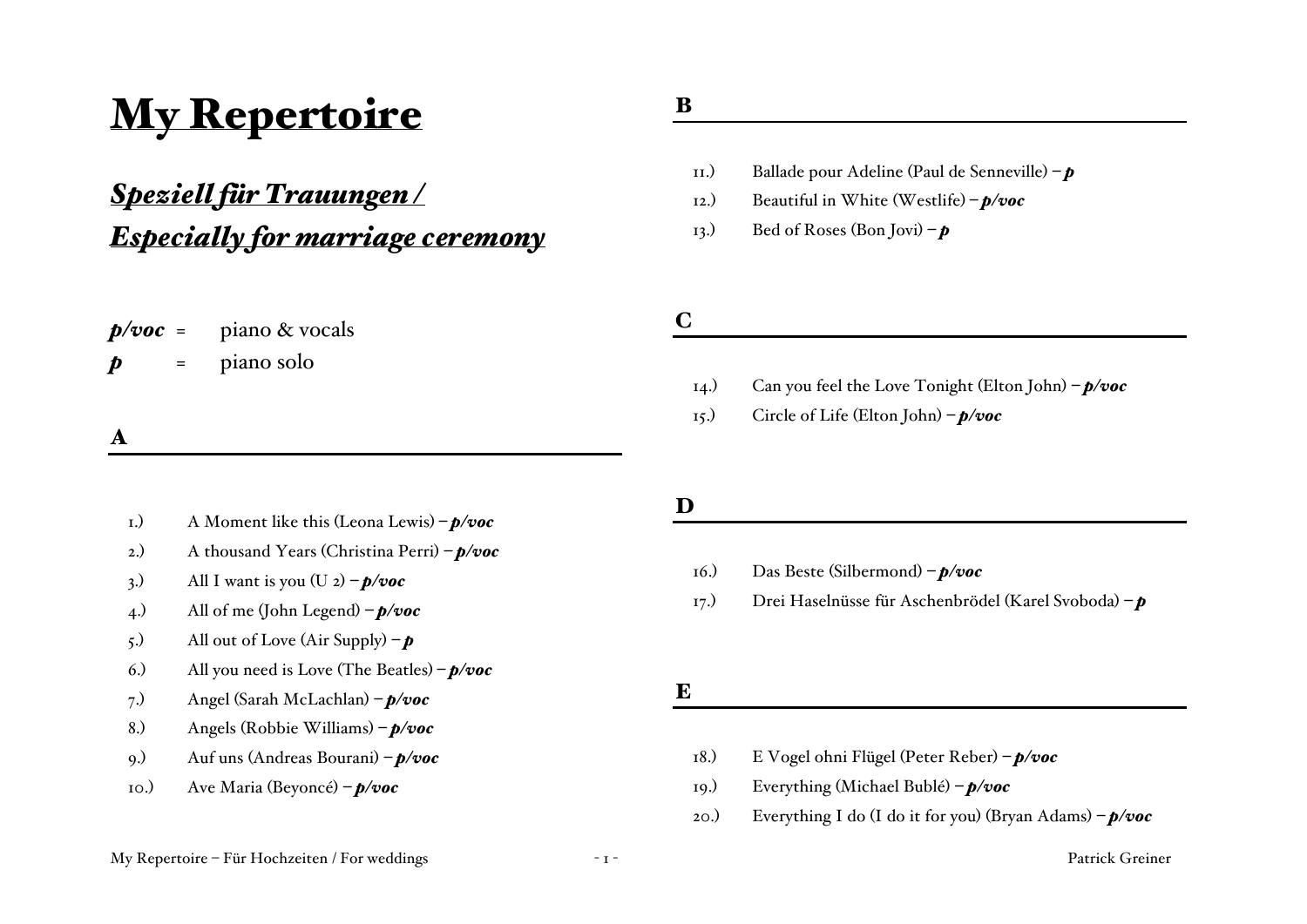21.) Ewigi Liebi (Mash) *– p/voc*

- 22.) Fallin' in Love with you (Elvis Presley) *– p/voc*
- 23.) Fields of Gold (Sting) *– p/voc*
- 24.) Firework (Katy Perry) *– p/voc*
- 25.) First Day of my Life (Garou) *– p/voc*
- 26.) Fly with me (Stefan Nilsson) *– p/voc*
- 27.) Forrest Gump Theme (Alan Silvestri) *– p*

#### H

- 28.) Hallelujah (Leonard Cohen) *– p/voc*
- 29.) Halt mich (Herbert Grönemeyer) *– p/voc*
- 30.) Happy together (The Turtles) *– p/voc*
- 31.) Have a little Faith in me (John Hiatt) *– p/voc*
- 32.) How long will I love you (Ellie Goulding) *– p/voc*

## I

- 33.) I'm Yours (Jason Mraz) *– p/voc*
- 34.) I give you my Heart (Michael W. Smith) *– p/voc*
- 35.) I just called to say I love you (Stevie Wonder) *– p*
- 36.) I wanna grow old with you (Westlife) *– p/voc*
- 37.) I will always love you (Whitney Houston) *– p*
- 38.) Ich lass für dich das Licht an (Revolverheld) *– p/voc*
- 39.) If I aint't got you (Alicia Keys) *– p/voc*

40.) Ja (Silbermond) *– p/voc*

### K

J

- 41.) Kanon in D Dur (Johann Pachelbel) *– p*
- 42.) Kiss the Rain (Yiruma)  $-\boldsymbol{p}$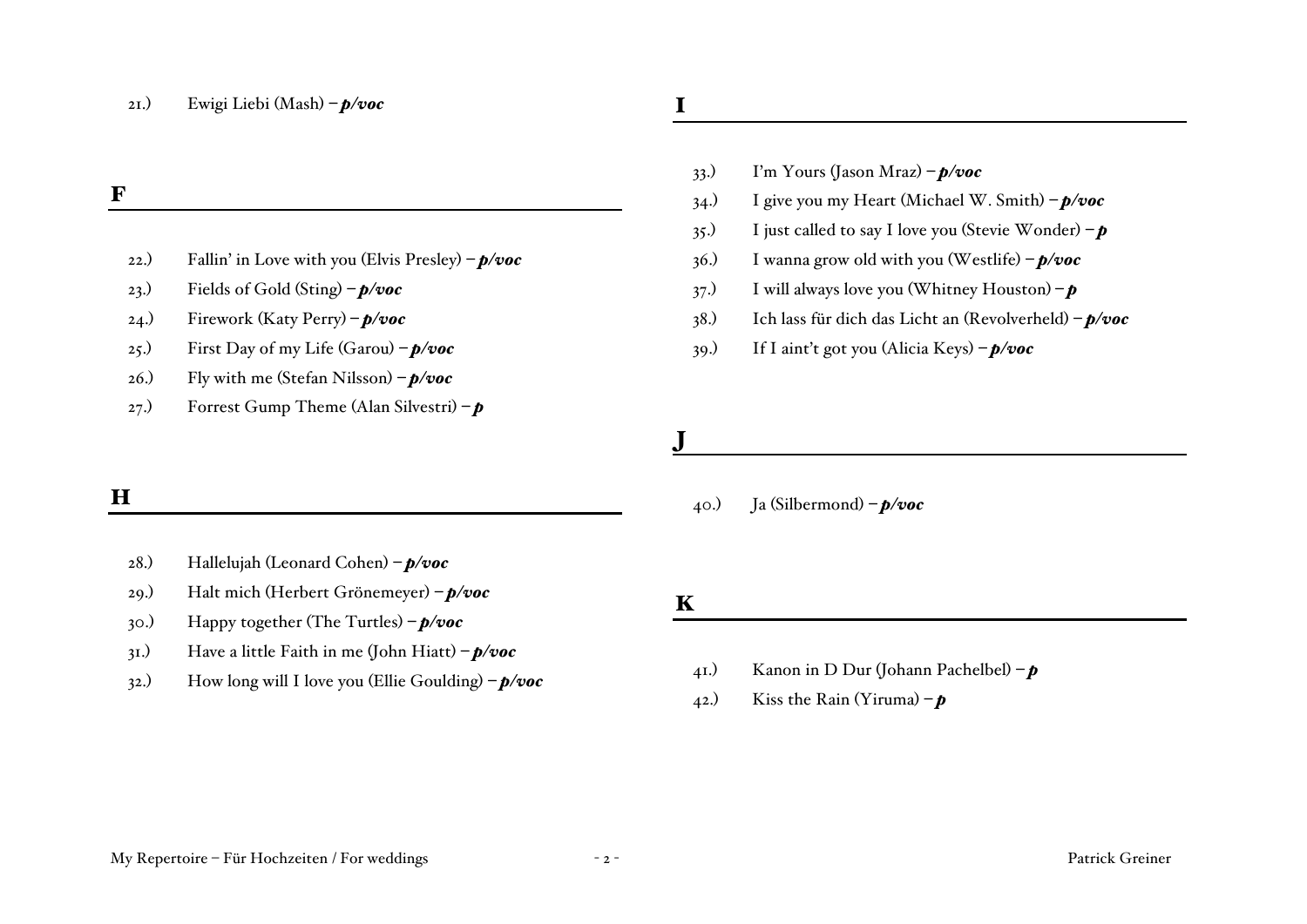- 43.) Liebe ist (Nena) *– p/voc*
- 44.) L-O-V-E (Nat King Cole) *– p/voc*
- 45.) Love is all around (Wet Wet Wet) *– p/voc*

#### M

- 46.) Marry you (Bruno Mars) *– p/voc*
- 47.) Moon River (Frank Sinatra) *– p/voc*

#### N

48.) New Moon – The Meadow (Alexandre Desplat) *– p*

#### O

- 49.) Oh, Happy Day (Traditional) *– p/voc*
- 50.) One Life one Soul (Gotthard) *– p/voc*
- 51.) One Moment in Time (Whitney Houston) *– p/voc*
- 52.) Over the Rainbow (Judy Garland) *– p/voc*

#### My Repertoire – Für Hochzeiten / For weddings - 3 - Patrick Greiner

#### 53.) Perfect (Ed Sheeran) *– p/voc*

R

- 54.) Remedy (Adele) *– p/voc*
- 55.) Rest of my Life (Bruno Mars) *– p/voc*
- 56.) Right here waiting (Richard Marx) *– p/voc*
- 57.) River flows in you (Yimura) *– p*

#### S

- 58.) Save the Best for last (Vanessa Williams) *– p*
- 59.) Say it right (Nelly Furtado) *– p*
- 60.) She's the One (Robbie Williams) *– p/voc*
- 61.) Show me Heaven (Maria McKee) *– p/voc*
- 62.) So soll es bleiben (Ich + Ich) *– p/voc*
- 63.) Stay with me (Sam Smith) *– p/voc*